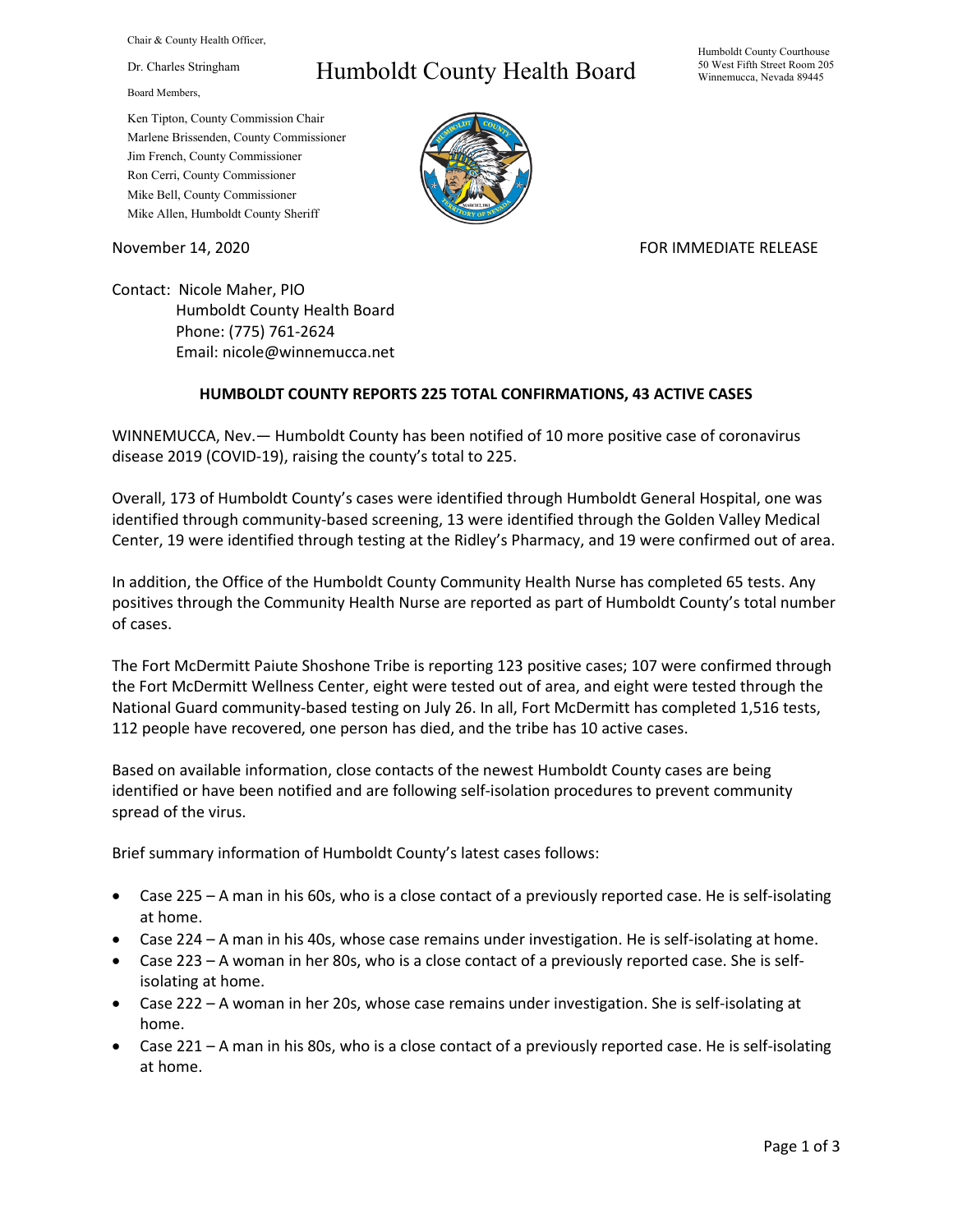- Case 220 A woman in her 60s whose case remains under investigation. She is self-isolating at home.
- Case 219 A woman in her 20s, who case remains under investigation. She is self-isolating at home.
- Case 218 A female child, whose case remains under investigation. She is self-isolating at home.
- Case 217 A woman in her 60s, who is a close contact of a previously reported case. She is selfisolating at home.
- Case 216 A man in his 60s, whose case remains under investigation. He is self-isolating at home.

Of the previous 215 cases, 178 have recovered, 33 are self-isolating and four have died; Humboldt County has 43 active cases.

Friday, November 13, Nevada Governor Steve Sisolak announced he has tested positive for COVID-19.

While the governor is not currently experiencing symptoms, his positive test is a grim reminder of how quickly the virus is spreading throughout the state.

There were more than 1,800 new cases identified in Nevada on Thursday and cases are growing at a rate of 1.3% or, 1,402 new cases per day. Humboldt County is also seeing its highest rates yet. During the entire month of October, Humboldt saw 49 persons confirmed with the virus—the county's then-all time high; as of November 14, Humboldt County has already seen 47 cases.

Earlier this week, the governor urged Nevadans to voluntarily take more precautionary measures to stop the spread of the disease. He re-emphasized that plea at the news of his own diagnosis.

"With my case, I want to underscore the importance of Nevadans to stay at home as much as they possibly can at this time," the governor said in a written statement.

Friday, Governor Sisolak warned that the state is seeing "alarming" trends of the virus climbing and threatened to impose stricter measures in two weeks if the spread of the virus does not decrease. He urged residents only to go out for essential activities, to rely on take-out instead of dining in restaurants and to avoid spending time indoors with people from outside their households.

Humboldt County Health Officer Charles Stringham, MD, echoed the governor's plea, asking local residents to take a step back over the coming weeks to allow infection rates to calm.

"We knew the fall and winter would be a very dangerous time for our community, for our state and our nation," he said, "but that doesn't mean we have to let the virus run amuck. Our positive choices can slow the spread—which will help decrease hospitalizations and save lives."

To prevent the spread of COVID-19 in Humboldt County:

- Stay home to limit exposure, and wear a facial covering if going out in public is necessary.
- Maintain 6 feet of distance from other people at all times.
- Wash hands often with soap and water for at least 20 seconds. If soap and water are not available, use an alcohol-based hand sanitizer.
- Avoid visiting sick people or those who are self-isolating.
- Avoid touching eyes, nose, and mouth.